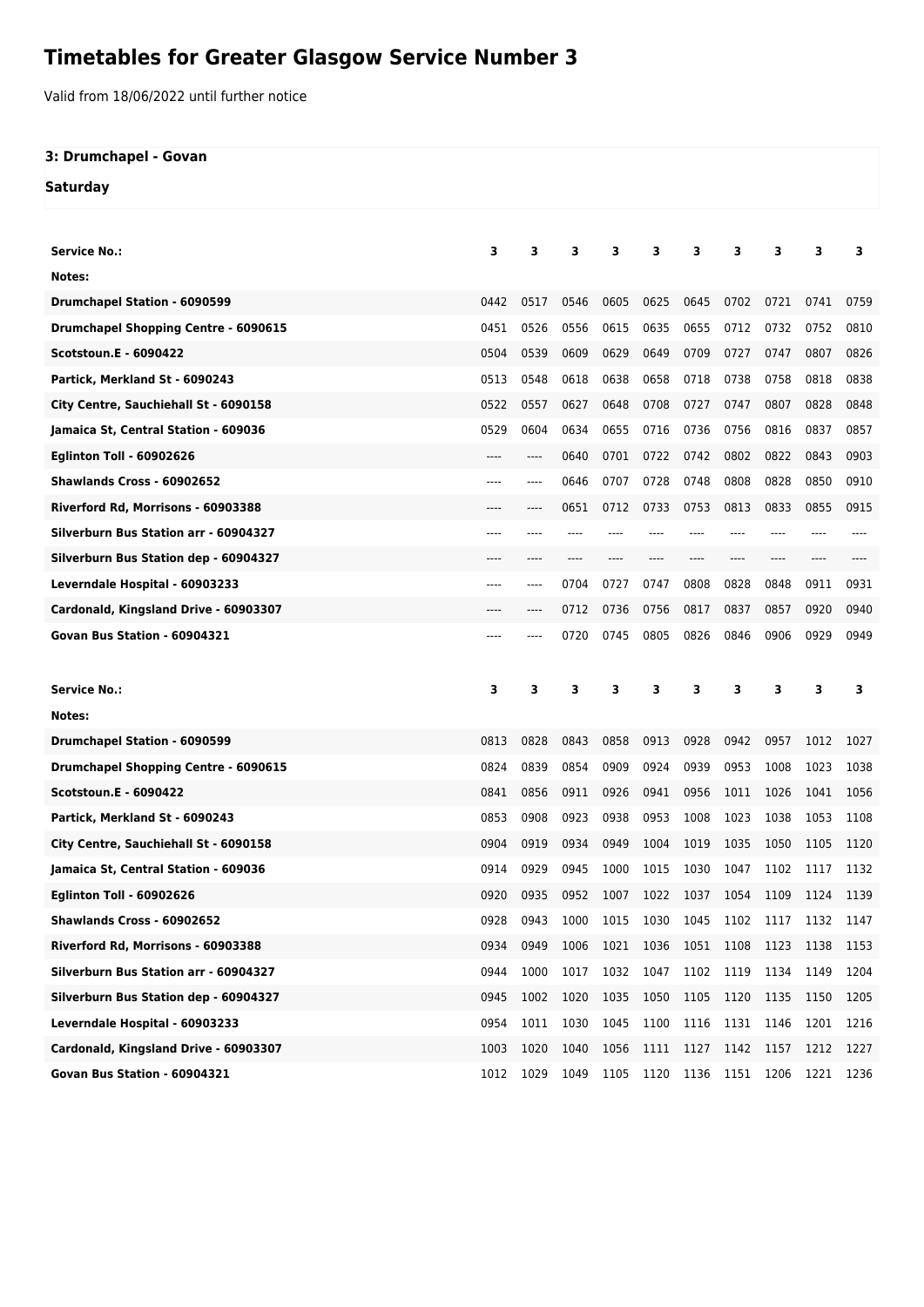| <b>Service No.:</b>                                           |              |              | 3            | з            | з            | 3    | 3            | 3            | 3            | 3    | 3            | 3            |
|---------------------------------------------------------------|--------------|--------------|--------------|--------------|--------------|------|--------------|--------------|--------------|------|--------------|--------------|
| Notes:                                                        |              |              |              |              |              |      |              |              |              |      |              |              |
| <b>Drumchapel Station - 6090599</b>                           |              |              | 1042         | 1057         | 1112         | 1127 | 1142         | 1157         | 1212         | 1227 | 1242         | 1257         |
| <b>Drumchapel Shopping Centre - 6090615</b>                   |              |              | 1053         | 1108         | 1123         | 1138 | 1153         | 1208         | 1223         | 1238 | 1253         | 1308         |
| <b>Scotstoun.E - 6090422</b>                                  |              |              | 1111         | 1126         | 1141         | 1157 | 1211         | 1226         | 1241         | 1256 | 1311         | 1326         |
| Partick, Merkland St - 6090243                                |              |              | 1123         | 1138         | 1153         | 1208 | 1223         | 1238         | 1253         | 1308 | 1323         | 1338         |
| City Centre, Sauchiehall St - 6090158                         |              |              | 1135         | 1150         | 1205         | 1220 | 1235         | 1250         | 1305         | 1320 | 1335         | 1350         |
| Jamaica St, Central Station - 609036                          |              |              | 1147         | 1202         | 1217         | 1232 | 1247         | 1302         | 1317         | 1332 | 1347         | 1402         |
| <b>Eglinton Toll - 60902626</b>                               |              |              | 1154         | 1209         | 1224         | 1239 | 1254         | 1309         | 1324         | 1339 | 1354         | 1409         |
| <b>Shawlands Cross - 60902652</b>                             |              |              | 1202         | 1217         | 1232         | 1247 | 1302         | 1317         | 1332         | 1347 | 1402         | 1417         |
|                                                               |              |              |              |              |              |      |              |              |              |      |              |              |
| Riverford Rd, Morrisons - 60903388                            |              |              | 1208         | 1223         | 1238         | 1253 | 1308         | 1323         | 1338         | 1353 | 1408         | 1423         |
| Silverburn Bus Station arr - 60904327                         |              |              | 1219         | 1234         | 1249         | 1304 | 1319         | 1334         | 1349         | 1404 | 1419         | 1434         |
| Silverburn Bus Station dep - 60904327                         |              |              | 1220         | 1235         | 1250         | 1305 | 1320         | 1335         | 1350         | 1405 | 1420         | 1435         |
| Leverndale Hospital - 60903233                                |              |              | 1231         | 1246         | 1301         | 1316 | 1331         | 1346         | 1401         | 1416 | 1431         | 1446         |
| Cardonald, Kingsland Drive - 60903307                         |              |              | 1242         | 1257         | 1312         | 1327 | 1342         | 1357         | 1412         | 1427 | 1442         | 1457         |
| Govan Bus Station - 60904321                                  |              |              | 1251         | 1306         | 1321         | 1336 | 1351         | 1406         | 1421         | 1436 | 1451         | 1506         |
|                                                               |              |              |              |              |              |      |              |              |              |      |              |              |
| <b>Service No.:</b>                                           |              |              | з            | 3            | 3            | 3    | з            | 3            | 3            | 3    | 3            | з            |
| Notes:                                                        |              |              |              |              |              |      |              |              |              |      |              |              |
| Drumchapel Station - 6090599                                  |              |              | 1312         | 1327         | 1342         | 1357 | 1412         | 1427         | 1442         | 1457 | 1512         | 1527         |
| Drumchapel Shopping Centre - 6090615                          |              |              | 1323         | 1338         | 1353         | 1408 | 1423         | 1438         | 1453         | 1508 | 1523         | 1538         |
| <b>Scotstoun.E - 6090422</b>                                  |              |              | 1341         | 1356         | 1411         | 1426 | 1441         | 1456         | 1511         | 1526 | 1541         | 1556         |
| Partick, Merkland St - 6090243                                |              |              | 1353         | 1408         | 1423         | 1438 | 1453         | 1508         | 1523         | 1538 | 1553         | 1608         |
| City Centre, Sauchiehall St - 6090158                         |              |              | 1405         | 1420         | 1435         | 1450 | 1505         | 1520         | 1535         | 1550 | 1605         | 1620         |
| Jamaica St, Central Station - 609036                          |              |              | 1417         | 1432         | 1447         | 1502 | 1517         | 1532         | 1547         | 1602 | 1617         | 1632         |
| <b>Eglinton Toll - 60902626</b>                               |              |              | 1424         | 1439         | 1454         | 1509 | 1524         | 1539         | 1554         | 1609 | 1624         | 1639         |
| <b>Shawlands Cross - 60902652</b>                             |              |              | 1432         | 1447         | 1502         | 1517 | 1532 1547    |              | 1602         | 1617 | 1632         | 1647         |
| Riverford Rd, Morrisons - 60903388                            |              |              | 1438         | 1453         | 1508         | 1523 | 1538         | 1553         | 1608         | 1623 | 1638         | 1653         |
| Silverburn Bus Station arr - 60904327                         |              |              | 1449         | 1504         | 1519         | 1534 | 1549         | 1604         | 1619         | 1634 | 1649         | 1704         |
| Silverburn Bus Station dep - 60904327                         |              |              | 1450         | 1505         | 1520         | 1535 | 1550         | 1605         | 1620         | 1635 | 1650         | 1705         |
| Leverndale Hospital - 60903233                                |              |              | 1501         | 1516         | 1531         | 1546 | 1601         | 1616         | 1631         | 1646 | 1701         | 1716         |
| Cardonald, Kingsland Drive - 60903307                         |              |              | 1512         | 1527         | 1542         | 1557 | 1612         | 1627         | 1642         | 1657 | 1712         | 1727         |
| Govan Bus Station - 60904321                                  |              |              | 1521         | 1536         | 1551         | 1606 | 1621         | 1636         | 1651         | 1706 | 1721         | 1736         |
|                                                               |              |              |              |              |              |      |              |              |              |      |              |              |
| <b>Service No.:</b>                                           | 3            | з            | 3            | 3            | 3            |      | з            | з            | 3            |      | з            | з            |
| Notes:                                                        |              |              |              |              |              |      |              |              |              |      |              |              |
| Drumchapel Station - 6090599                                  | 1542         | 1557         | 1612         | 1628         | 1643         |      | 1659         | 1717         | 1736         |      | 1756         | 1828         |
| Drumchapel Shopping Centre - 6090615                          | 1553         | 1608         | 1623         | 1639         | 1654         |      | 1710         | 1727         | 1746         |      | 1806         | 1838         |
| <b>Scotstoun.E - 6090422</b>                                  | 1610         | 1626         | 1641         | 1657         | 1712         |      | 1728         | 1744         | 1802         |      | 1822         | 1853         |
| Partick, Merkland St - 6090243                                | 1623         | 1638         | 1653         | 1709         | 1724         |      | 1739         | 1754         | 1812         |      | 1832         | 1903         |
| City Centre, Sauchiehall St - 6090158                         | 1635         | 1650         | 1705         | 1720         | 1735         |      | 1750         | 1805         | 1822         |      | 1842         | 1913         |
| Jamaica St, Central Station - 609036                          | 1647<br>1654 | 1702<br>1709 | 1717         | 1732         | 1747<br>1754 |      | 1802<br>1809 | 1816<br>1823 | 1833<br>1840 |      | 1853<br>1900 | 1923         |
| <b>Eglinton Toll - 60902626</b><br>Shawlands Cross - 60902652 | 1702         | 1717         | 1724<br>1732 | 1739<br>1747 | 1801         |      | 1816         | 1830         | 1847         |      | 1907         | 1930<br>1937 |
| Riverford Rd, Morrisons - 60903388                            | 1708         | 1723         | 1738         | 1752         | 1806         |      | 1821         | 1835         | 1852         |      | 1912         | 1942         |
| Silverburn Bus Station arr - 60904327                         | 1719         | 1734         | 1749         | 1801         | 1815         |      | 1830         | 1844         | 1901         |      | 1921         | 1951         |
| Silverburn Bus Station dep - 60904327                         | 1720         | 1737         | 1752         | 1802         | 1817         |      | 1832         | 1846         | 1904         |      | 1924         | 1954         |
| Leverndale Hospital - 60903233                                | 1730         | 1747         | 1802         | 1812         | 1827         |      | 1840         | 1854         | 1911         |      | 1931         | 2001         |
| Cardonald, Kingsland Drive - 60903307                         | 1740         | 1757         | 1811         | 1821         | 1836         |      | 1848         | 1902         | 1919         |      | 1939         | 2009         |
| Govan Bus Station - 60904321                                  | 1748         | 1805         | 1819         | 1829         | 1844         |      | 1856         | 1910         | 1926         |      | 1946         | 2016         |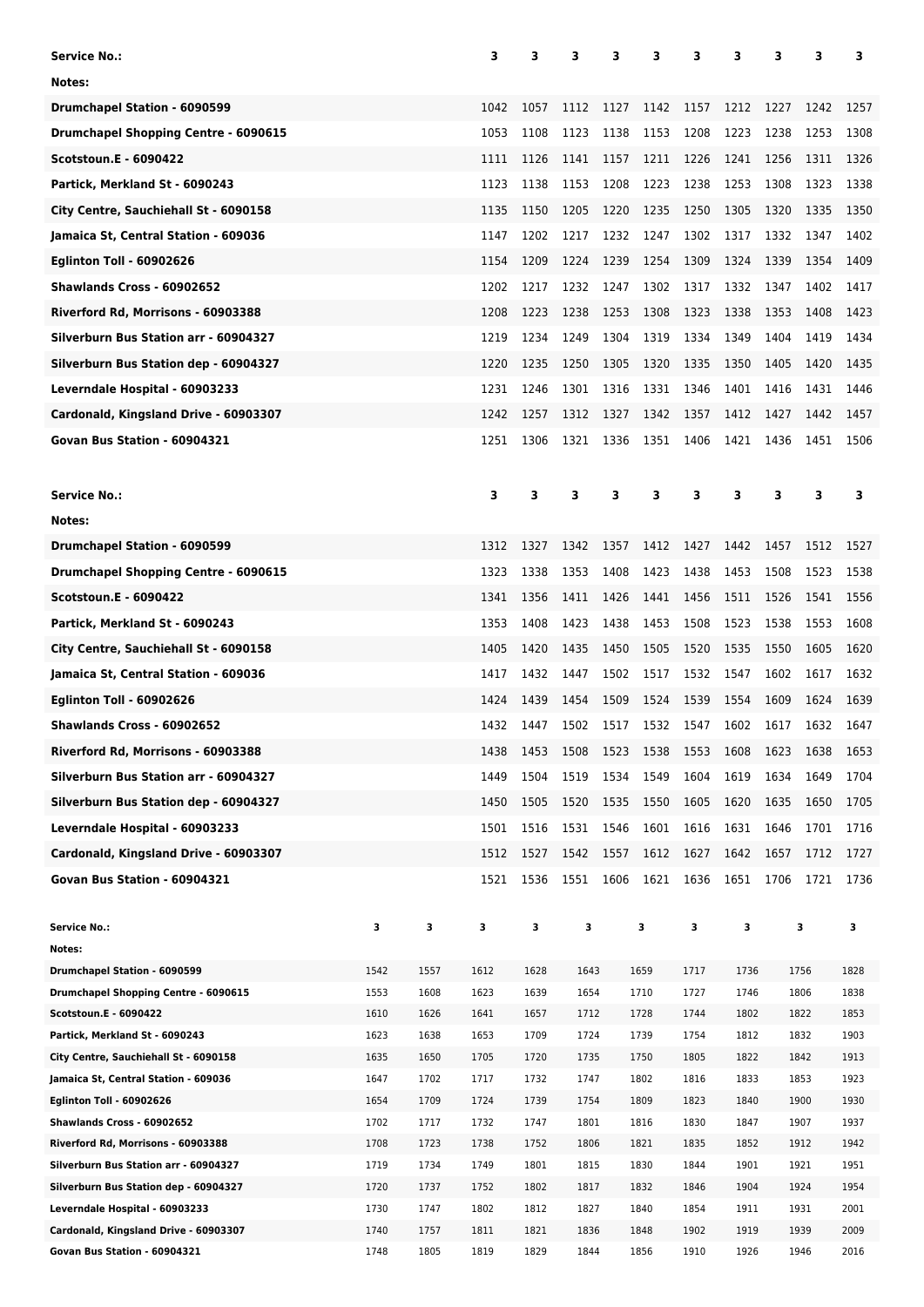| Service No.:                                | 3    | 3    | 3    | 3    | 3         | з         | 3    | 3    | 3    |
|---------------------------------------------|------|------|------|------|-----------|-----------|------|------|------|
| Notes:                                      |      |      |      |      |           |           |      |      |      |
| Drumchapel Station - 6090599                | 1859 | 1931 | 2001 | 2032 | 2102      | 2132      | 2202 | 2232 | 2302 |
| <b>Drumchapel Shopping Centre - 6090615</b> | 1909 | 1941 | 2011 | 2042 |           | 2112 2142 | 2212 | 2242 | 2312 |
| <b>Scotstoun.E - 6090422</b>                | 1924 | 1956 | 2026 | 2057 | 2127      | 2157      | 2227 | 2257 | 2327 |
| Partick, Merkland St - 6090243              | 1934 | 2005 | 2035 | 2106 | 2136      | 2206      | 2236 | 2306 | 2336 |
| City Centre, Sauchiehall St - 6090158       | 1944 | 2014 | 2044 | 2115 | 2145      | 2215      | 2245 | 2315 | 2345 |
| Jamaica St, Central Station - 609036        | 1953 | 2023 | 2053 | 2123 | 2153      | 2223      | 2253 | 2323 | 2353 |
| <b>Eglinton Toll - 60902626</b>             | 1959 | 2029 | 2059 | 2129 | 2159      | 2229      | 2259 | 2329 | 2359 |
| Shawlands Cross - 60902652                  | 2005 | 2035 | 2105 | 2135 | 2205      | 2235      | 2305 | 2335 | 0005 |
| Riverford Rd, Morrisons - 60903388          | 2010 | 2040 | 2110 | 2140 | 2210 2240 |           | 2310 | 2340 | 0010 |
| Silverburn Bus Station arr - 60904327       | 2018 | 2048 | 2118 | 2148 | 2218      | 2248      |      |      |      |
| Silverburn Bus Station dep - 60904327       | 2021 | 2051 | 2121 | 2151 | 2221      | 2251      | ---- |      |      |
| Leverndale Hospital - 60903233              | 2028 | 2058 | 2128 | 2158 | 2228      | 2258      | 2324 | 2354 | 0024 |
| Cardonald, Kingsland Drive - 60903307       | 2036 | 2106 | 2136 | 2206 | 2236      | 2306      | 2332 | 0002 | 0032 |
| Govan Bus Station - 60904321                | 2043 | 2113 | 2143 | 2213 | 2243      | 2313      | 2339 |      |      |

## **3: Govan - Drumchapel**

## **Saturday**

| <b>Service No.:</b>                         | 3         | 3    | 3    | 3     | 3    | 3    | 3    | 3    | 3    | 3    |
|---------------------------------------------|-----------|------|------|-------|------|------|------|------|------|------|
| Notes:                                      |           |      |      |       |      |      |      |      |      |      |
| Govan Bus Station - 60904321                | ----      |      |      |       | 0645 | 0704 | 0728 | 0758 | 0823 | 0843 |
| Cardonald, Kingsland Drive - 60903306       | ----      |      | 0543 | ----  | 0653 | 0713 | 0737 | 0807 | 0832 | 0852 |
| Leverndale Hospital - 60903234              | ----      | ---- | 0551 | ----  | 0701 | 0721 | 0745 | 0815 | 0840 | 0900 |
| Silverburn Bus Station arr - 60904331       | ----      |      |      |       |      |      |      |      |      |      |
| Silverburn Bus Station dep - 60904331       | ----      |      |      |       |      |      |      |      |      |      |
| Silverburn, Barrhead Rd - 60902890          | ----      |      |      |       |      |      |      |      |      |      |
| Riverford Rd, Morrisons - 60903387          | $- - - -$ | ---- | 0605 | $---$ | 0716 | 0736 | 0801 | 0831 | 0856 | 0916 |
| Shawlands Cross - 60902653                  | ----      | ---- | 0610 | $---$ | 0721 | 0741 | 0806 | 0836 | 0901 | 0921 |
| <b>Eglinton Toll - 60902627</b>             | ----      | ---- | 0616 | $---$ | 0727 | 0747 | 0812 | 0842 | 0907 | 0928 |
| Hope St, Central Station - 60903519         | 0506      | 0556 | 0624 | 0700  | 0735 | 0755 | 0820 | 0850 | 0915 | 0936 |
| Charing Cross - 6090176                     | 0512      | 0602 | 0631 | 0707  | 0743 | 0803 | 0828 | 0858 | 0923 | 0944 |
| Partick Bus Station arr - 60904156          | 0521      | 0611 | 0640 | 0717  | 0753 | 0813 | 0838 | 0908 | 0933 | 0954 |
| Partick Bus Station dep - 60904156          | 0522      | 0612 | 0641 | 0718  | 0753 | 0813 | 0838 | 0908 | 0933 | 0955 |
| <b>Scotstoun.W - 6090423</b>                | 0531      | 0622 | 0651 | 0728  | 0803 | 0823 | 0848 | 0919 | 0943 | 1005 |
| <b>Drumchapel Shopping Centre - 6090613</b> | 0545      | 0636 | 0705 | 0742  | 0817 | 0837 | 0903 | 0933 | 0958 | 1020 |
| <b>Drumchapel Station - 6090599</b>         | 0554      | 0646 | 0715 | 0752  | 0827 | 0847 | 0913 | 0943 | 1008 | 1030 |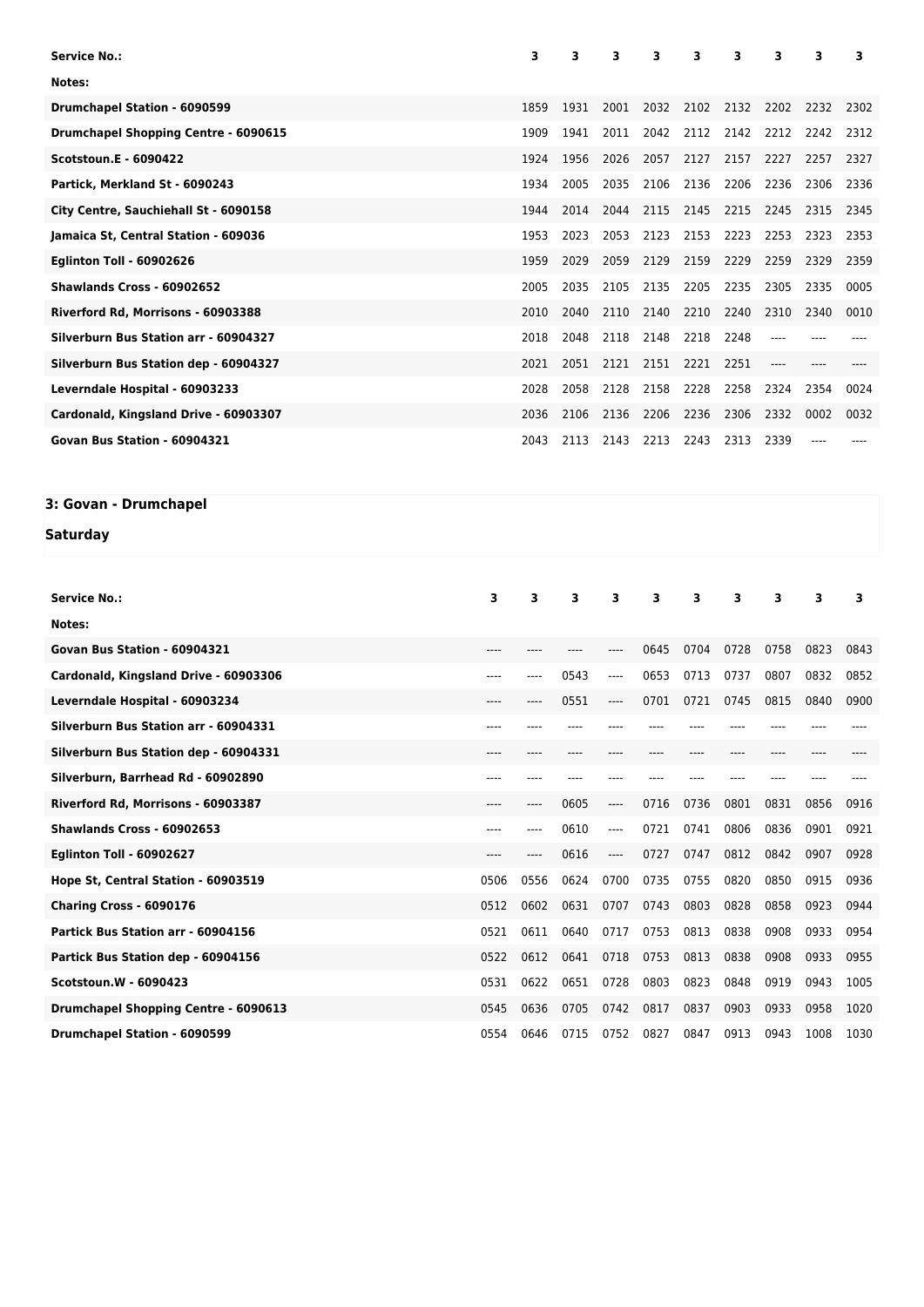| <b>Service No.:</b>                         | 3     | з    | з    | з    | 3         | 3    | 3    | 3    | 3    | з            |
|---------------------------------------------|-------|------|------|------|-----------|------|------|------|------|--------------|
| Notes:                                      |       |      |      |      |           |      |      |      |      |              |
| Govan Bus Station - 60904321                | 0858  | 0918 | 0938 | 0958 | 1018      | 1037 | 1052 | 1107 | 1122 | 1137         |
| Cardonald, Kingsland Drive - 60903306       | 0908  | 0928 | 0948 | 1008 | 1028      | 1047 | 1102 | 1117 | 1132 | 1147         |
| Leverndale Hospital - 60903234              | 0917  | 0937 | 0957 | 1017 | 1037      | 1057 | 1112 | 1127 | 1142 | 1157         |
| Silverburn Bus Station arr - 60904331       | 0927  | 0948 | 1008 | 1028 | 1048      | 1108 | 1123 | 1138 | 1153 | 1208         |
| Silverburn Bus Station dep - 60904331       | 0930  | 0950 | 1010 | 1030 | 1050      | 1109 | 1124 | 1139 | 1154 | 1209         |
| Silverburn, Barrhead Rd - 60902890          | $---$ |      |      |      |           |      |      |      |      |              |
| Riverford Rd, Morrisons - 60903387          | 0941  | 1001 | 1021 | 1041 | 1101      | 1120 | 1135 | 1150 | 1205 | 1220         |
| Shawlands Cross - 60902653                  | 0946  | 1006 | 1027 | 1047 | 1107      | 1126 | 1141 | 1156 | 1211 | 1226         |
| <b>Eglinton Toll - 60902627</b>             | 0953  | 1013 | 1035 | 1055 | 1115      | 1134 | 1149 | 1204 | 1219 | 1234         |
| Hope St, Central Station - 60903519         | 1001  | 1021 | 1043 | 1103 | 1123      | 1142 | 1157 | 1212 | 1227 | 1242         |
| Charing Cross - 6090176                     | 1009  | 1029 | 1051 | 1111 | 1131      | 1150 | 1205 | 1220 | 1235 | 1250         |
| Partick Bus Station arr - 60904156          | 1020  | 1040 | 1103 | 1123 | 1143      | 1202 | 1217 | 1232 | 1247 | 1302         |
| Partick Bus Station dep - 60904156          | 1020  | 1041 | 1105 | 1125 | 1146      | 1205 | 1220 | 1235 | 1250 | 1305         |
| <b>Scotstoun.W - 6090423</b>                | 1032  | 1052 | 1116 | 1136 | 1158      | 1216 | 1231 | 1246 | 1301 | 1316         |
| Drumchapel Shopping Centre - 6090613        | 1047  | 1107 | 1131 | 1151 | 1212      | 1231 | 1246 | 1301 | 1316 | 1331         |
| Drumchapel Station - 6090599                | 1057  | 1117 | 1141 | 1201 | 1222      | 1241 | 1256 | 1311 | 1326 | 1341         |
|                                             |       |      |      |      |           |      |      |      |      |              |
| <b>Service No.:</b>                         | 3     | 3    | 3    | 3    | 3         | з    | 3    | 3    | 3    | 3            |
| Notes:                                      |       |      |      |      |           |      |      |      |      |              |
| Govan Bus Station - 60904321                | 1152  | 1207 | 1222 | 1237 | 1252      | 1307 | 1322 | 1337 | 1352 |              |
| Cardonald, Kingsland Drive - 60903306       | 1202  | 1217 | 1232 | 1247 | 1302      | 1317 | 1332 | 1347 | 1402 | 1407<br>1417 |
| Leverndale Hospital - 60903234              | 1212  | 1227 | 1242 | 1257 | 1312      | 1327 | 1342 | 1357 | 1412 | 1427         |
| Silverburn Bus Station arr - 60904331       | 1223  | 1238 | 1253 | 1308 | 1323      | 1338 | 1353 | 1408 | 1423 | 1438         |
| Silverburn Bus Station dep - 60904331       | 1224  | 1239 | 1254 | 1309 | 1324      | 1339 | 1354 | 1409 | 1424 | 1439         |
| Silverburn, Barrhead Rd - 60902890          |       |      |      |      |           |      |      |      |      |              |
| Riverford Rd, Morrisons - 60903387          | 1235  | 1250 | 1305 | 1320 | 1335 1350 |      | 1405 | 1420 | 1435 | 1450         |
| <b>Shawlands Cross - 60902653</b>           | 1241  | 1256 | 1311 | 1326 | 1341      | 1356 | 1411 | 1426 | 1441 | 1456         |
| Eglinton Toll - 60902627                    | 1249  | 1304 | 1319 | 1334 | 1349      | 1404 | 1419 | 1434 | 1449 | 1504         |
| Hope St, Central Station - 60903519         | 1257  | 1312 | 1327 | 1342 | 1357      | 1412 | 1427 | 1442 | 1457 | 1512         |
| Charing Cross - 6090176                     | 1305  | 1320 | 1335 | 1350 | 1405      | 1420 | 1435 | 1450 | 1505 | 1520         |
| Partick Bus Station arr - 60904156          | 1317  | 1332 | 1347 | 1402 | 1417      | 1432 | 1447 | 1502 | 1517 | 1532         |
| Partick Bus Station dep - 60904156          | 1320  | 1335 | 1350 | 1405 | 1420      | 1435 | 1450 | 1505 | 1520 | 1535         |
| Scotstoun.W - 6090423                       | 1331  | 1346 | 1401 | 1416 | 1431      | 1446 | 1501 | 1516 | 1531 | 1546         |
| <b>Drumchapel Shopping Centre - 6090613</b> | 1346  | 1401 | 1416 | 1431 | 1446      | 1501 | 1516 | 1531 | 1546 | 1601         |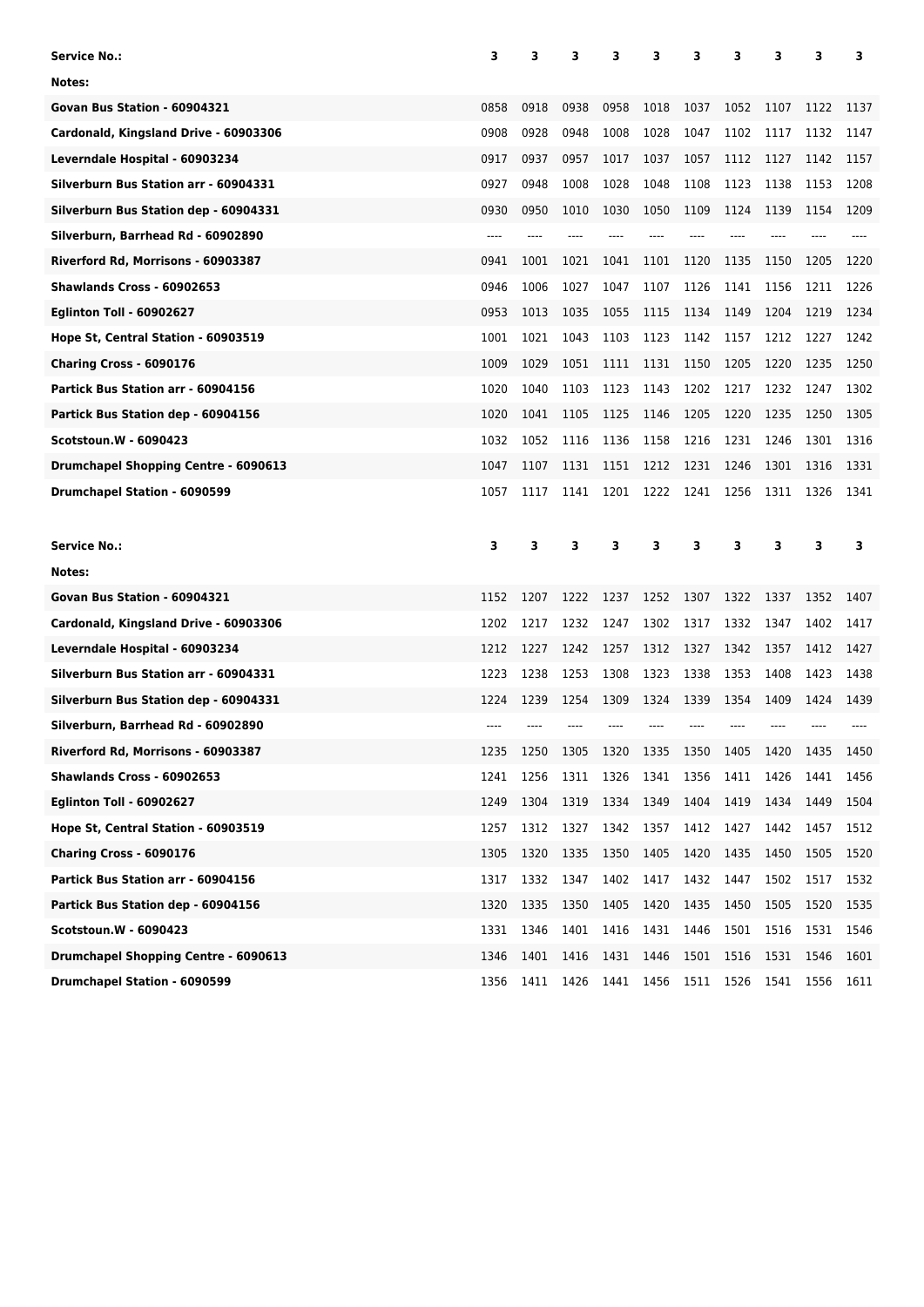| Service No.:                                | 3     | з    | 3    | 3    | 3    | 3    | 3    | 3    | 3    | з    |
|---------------------------------------------|-------|------|------|------|------|------|------|------|------|------|
| Notes:                                      |       |      |      |      |      |      |      |      |      |      |
| Govan Bus Station - 60904321                | 1422  | 1437 | 1452 | 1507 | 1522 | 1537 | 1552 | 1607 | 1622 | 1638 |
| Cardonald, Kingsland Drive - 60903306       | 1432  | 1447 | 1502 | 1517 | 1532 | 1547 | 1602 | 1617 | 1632 | 1648 |
| Leverndale Hospital - 60903234              | 1442  | 1457 | 1512 | 1527 | 1542 | 1557 | 1612 | 1627 | 1642 | 1658 |
| Silverburn Bus Station arr - 60904331       | 1453  | 1508 | 1523 | 1538 | 1553 | 1608 | 1623 | 1638 | 1653 | 1708 |
| Silverburn Bus Station dep - 60904331       | 1454  | 1509 | 1524 | 1539 | 1554 | 1609 | 1624 | 1639 | 1655 | 1710 |
| Silverburn, Barrhead Rd - 60902890          | $---$ |      |      |      |      |      |      |      |      |      |
| Riverford Rd, Morrisons - 60903387          | 1505  | 1520 | 1535 | 1550 | 1605 | 1620 | 1635 | 1650 | 1705 | 1720 |
| Shawlands Cross - 60902653                  | 1511  | 1526 | 1541 | 1556 | 1611 | 1626 | 1641 | 1656 | 1711 | 1726 |
| <b>Eglinton Toll - 60902627</b>             | 1519  | 1534 | 1549 | 1604 | 1619 | 1634 | 1649 | 1704 | 1719 | 1734 |
| Hope St, Central Station - 60903519         | 1527  | 1542 | 1557 | 1612 | 1627 | 1642 | 1657 | 1712 | 1727 | 1742 |
| Charing Cross - 6090176                     | 1535  | 1550 | 1605 | 1620 | 1635 | 1650 | 1705 | 1720 | 1735 | 1750 |
| Partick Bus Station arr - 60904156          | 1547  | 1602 | 1617 | 1632 | 1647 | 1702 | 1717 | 1732 | 1747 | 1802 |
| Partick Bus Station dep - 60904156          | 1550  | 1605 | 1620 | 1635 | 1650 | 1705 | 1720 | 1735 | 1748 | 1803 |
| <b>Scotstoun.W - 6090423</b>                | 1601  | 1616 | 1631 | 1646 | 1701 | 1716 | 1731 | 1746 | 1800 | 1815 |
| Drumchapel Shopping Centre - 6090613        | 1616  | 1631 | 1646 | 1701 | 1716 | 1731 | 1746 | 1801 | 1815 | 1830 |
| Drumchapel Station - 6090599                | 1626  | 1641 | 1656 | 1711 | 1726 | 1741 | 1756 | 1811 | 1825 | 1840 |
|                                             |       |      |      |      |      |      |      |      |      |      |
| <b>Service No.:</b>                         | 3     | 3    | 3    | 3    | 3    | 3    | 3    | 3    | 3    | 3    |
| Notes:                                      |       |      |      |      |      |      |      |      |      |      |
| Govan Bus Station - 60904321                | 1654  | 1715 | 1735 | 1800 | 1833 | 1905 | 1937 | 2007 | 2038 | 2108 |
| Cardonald, Kingsland Drive - 60903306       | 1704  | 1725 | 1744 | 1809 | 1842 | 1914 | 1944 | 2014 | 2045 | 2115 |
| Leverndale Hospital - 60903234              | 1714  | 1735 | 1754 | 1818 | 1850 | 1922 | 1952 | 2022 | 2053 | 2123 |
| Silverburn Bus Station arr - 60904331       | 1723  | 1744 | 1803 | 1826 | 1857 | 1929 | 1959 | 2029 | 2100 | 2130 |
| Silverburn Bus Station dep - 60904331       | 1725  | 1746 | 1806 | 1829 | 1900 | 1932 | 2002 | 2032 | 2103 | 2133 |
| Silverburn, Barrhead Rd - 60902890          |       |      |      |      |      |      |      |      |      |      |
| Riverford Rd, Morrisons - 60903387          | 1735  | 1756 | 1816 | 1839 | 1909 | 1940 | 2010 | 2040 | 2111 | 2141 |
| Shawlands Cross - 60902653                  | 1741  | 1802 | 1822 | 1845 | 1915 | 1946 | 2016 | 2046 | 2116 | 2146 |
| <b>Eglinton Toll - 60902627</b>             | 1749  | 1809 | 1829 | 1852 | 1922 | 1952 | 2022 | 2052 | 2122 | 2152 |
| Hope St, Central Station - 60903519         | 1757  | 1817 | 1837 | 1900 | 1930 | 2000 | 2030 | 2100 | 2130 | 2200 |
| Charing Cross - 6090176                     | 1805  | 1825 | 1845 | 1908 | 1938 | 2007 | 2037 | 2106 | 2136 | 2206 |
| Partick Bus Station arr - 60904156          | 1817  | 1837 | 1857 | 1919 | 1949 | 2018 | 2048 | 2117 | 2147 | 2217 |
| Partick Bus Station dep - 60904156          | 1819  | 1839 | 1859 | 1921 | 1950 | 2019 | 2049 | 2118 | 2148 | 2218 |
| Scotstoun.W - 6090423                       | 1830  | 1850 | 1909 | 1930 | 1959 | 2028 | 2058 | 2127 | 2157 | 2227 |
| <b>Drumchapel Shopping Centre - 6090613</b> | 1844  | 1904 | 1923 | 1944 | 2013 | 2042 | 2112 | 2141 | 2211 | 2241 |